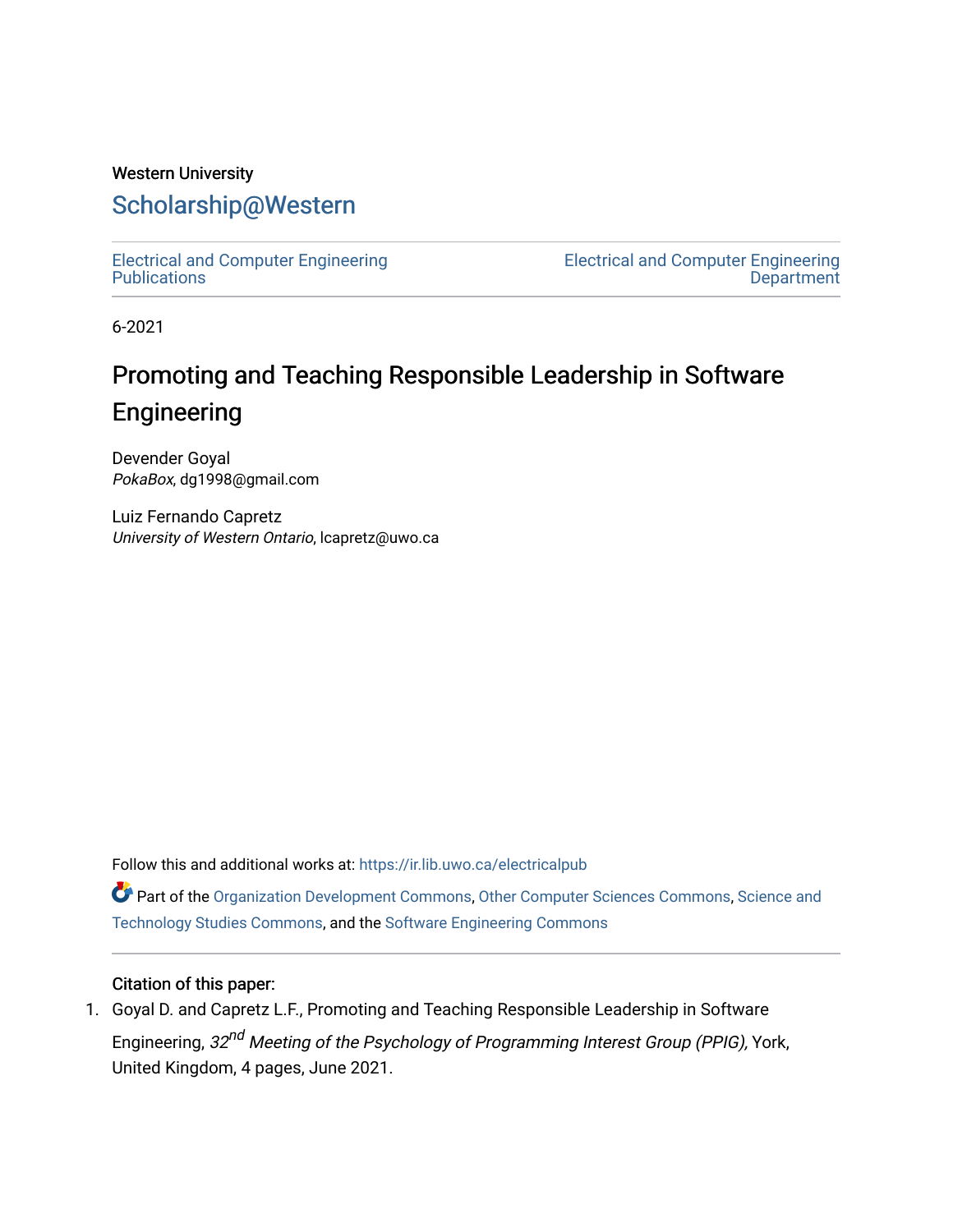## **Promoting and Teaching Responsible Leadership in Software Engineering**

**Devender Goyal Luiz Fernando Capretz** PokaBox Dept. of Electrical & Computer Engineering Florida Western University [dg1998@gmail.com](mailto:dg1998@gmail.com) [lcapretz@uwo.ca](mailto:lcapretz@uwo.ca)

#### **Abstract**

As software and computer technology is becoming more prominent and pervasive in all spheres of life, many researchers and industry folks are realizing the importance of teaching soft skills and values to CS and SE students. Many researchers and leaders, from both academic and non-academic world, are also calling for software researchers and practitioners to seriously consider human values, like respect, integrity, compassion, justice, and honesty when building software, both for greater social good and also for financial considerations. In this paper, we propose and wish to promote teaching soft skills, values, and responsibilities to students, which we term as "Responsible Leadership". We describe what we mean by teaching Responsible Leadership and describe what many of the researchers and faculty are doing to teach soft skills to students and that they can incorporate some material to introduce Responsible Leadership to students through both dedicated soft skills and ethics courses as well as other computer science courses and through existing clubs and organizations at universities.

#### **1. Introduction**

There is a great need to inspire and help students and practicing software engineers and researchers to develop soft skills, acquire a multi-disciplinary perspective, and to help them understand their professional values and responsibilities. Many faculty and researchers have passionately emphasized teaching soft skills like communication, collaboration, and emotional intelligence to students and they incorporate them in their teaching and research (Capretz, 2014; Capretz et al. 2017; Carter, 2011; Brown et al., 2009; Hazzin & Har-Shai, 2013). Industry folks are also realizing the importance of the soft skills in the success of their projects. For example, a new book "Software Engineering at Google" has six chapters devoted to explaining and teaching culture and soft skills (Winters & Manshreck, 2020).

Soft skills, and having a positive mindset and right habits is not only necessary for the success and productivity, but also for the well-being of workers, especially as many workers face new challenges when working remotely (Sochat, 2021). As the students of today will transition into leadership positions in their organizations in future, their soft skills and behaviours will impact the productivity and wellbeing of their employees as well as influence innovations in those organizations (da Silva et al., 2016).

At the same time, there is a call from researchers, leaders of the society, and many public/private institutions like IEEE and ACM, to research and teach ethics, trust, fairness, and building systems and software that are appropriate, safe, and reliable and that technology is used to improve the lives of all people (Gotterbarn et al., 2018; Whittle, 2019). Whittle (2019) suggests investigating and trying many techniques like, a designated value guardian in a Scrum team, participatory design methods ensuring that end-user values are taken into account, and a values maturity model that helps organizations to self-assess their values culture.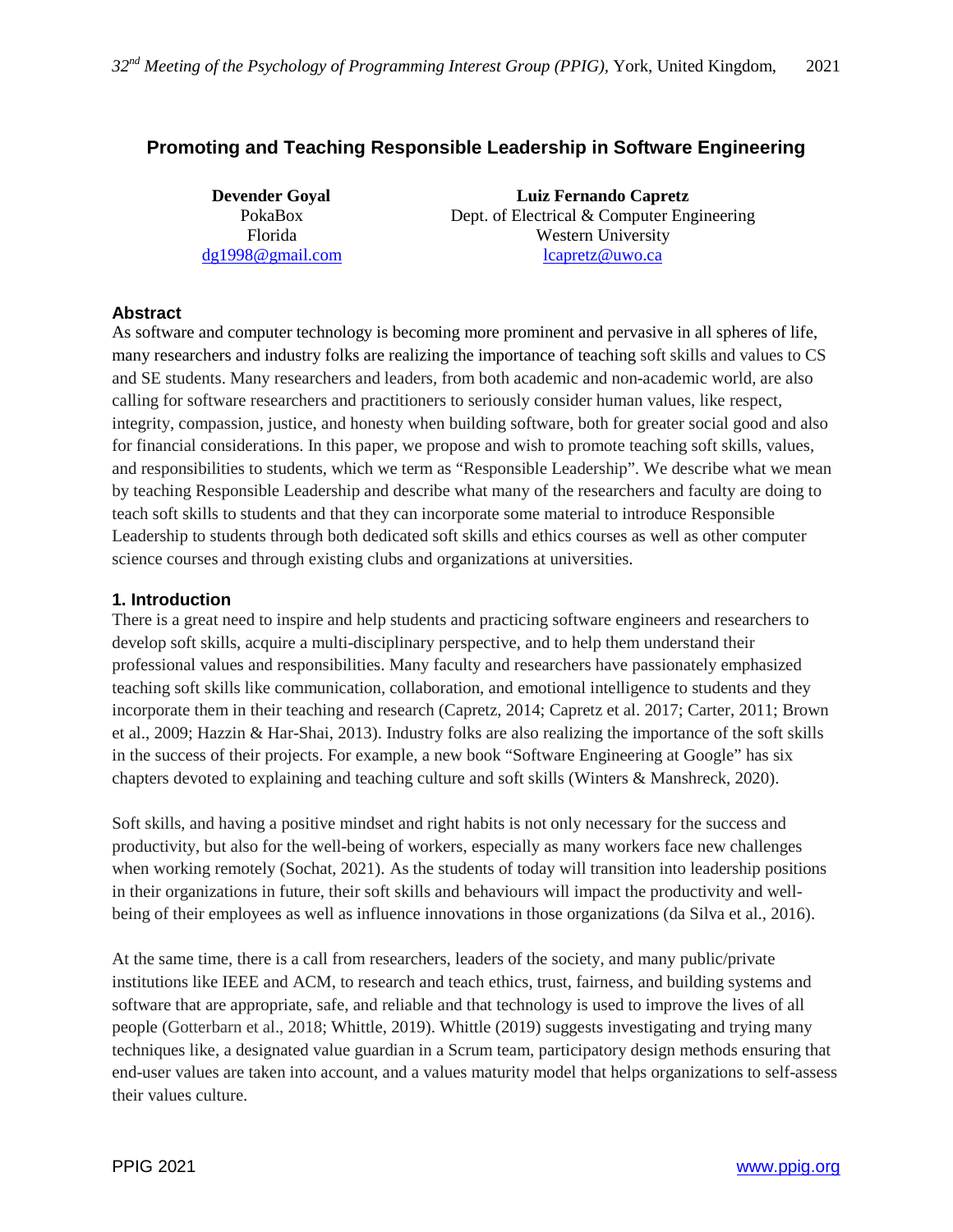The cost of failing to appropriately teach these skills and responsibilities is very high, resulting in failed systems, stressed employees, frustrated customers, loss of national GDP, and threat to business and national interests and security.

Many researchers are investigating teaching soft skills to students and this is still an active research area finding new and more effective ways to teach soft skills to students (Capretz 2014; Capretz et al., 2017; Carter, 2011; Brown et al., 2009; Hazzin & Har-Shai, 2013). In this paper, we include teaching values and responsibilities to students as well which we call "Responsible leadership". In the first part of the paper, we describe what constitutes and what we mean by teaching Responsible Leadership. In the second part we describe what many of the researchers and faculty are doing to teach soft skills to students and propose that they can incorporate some material to introduce Responsible Leadership to students. We also present a need for future research to explore other avenues to teach soft skills and Responsible Leadership to students

#### **2. Soft Skills and Responsible Leadership**

Based of surveys and various reports, Carter (2011) describes the following list of soft skills needed for the success of CS/SE students and professionals: written / verbal communication, teamwork, leadership, collaboration across disciplines, professional attitude (ability to give/take constructive feedback, empathy to deal with conflict, and responsibility), passion and commitment for work, self motivation and learning, efficiency and deadline conscious, problem solving / creativity, and organization.

Some of the ethical principles, behaviours and considerations of professional responsibility specified by ACM code of conduct (Gotterbarn et al., 2018) are as follows:

- 1. General Principles:
	- a. Contribute to society and to human well-being, acknowledging that all people are stakeholders in computing.
	- b. Avoid harm.
	- c. Be honest and trustworthy.
	- d. Be fair and take action not to discriminate
- 2. Professional Responsibilities
	- a. Strive to achieve high quality in both the processes and products of professional work.
	- b. Maintain high standards of professional competence, conduct, and ethical practice.
- 3. Professional Leadership Principles
	- a. Create opportunities for members of the organization or group to grow as professionals.
	- b. Articulate, encourage acceptance of, and evaluate fulfillment of social responsibilities by members of the organization or group.

In the sections below, we present the approaches taken by some of the researchers and educators in teaching soft skills and our analysis of how including teaching of CS/SE related values and responsibilities can be part of those approaches.

#### 2.1. Dedicated Soft skills and Ethics courses

Students can also be encouraged to take leadership minor or Leadership Certificate courses that are being offered by other departments at their universities. These specialized minors and certificates offer courses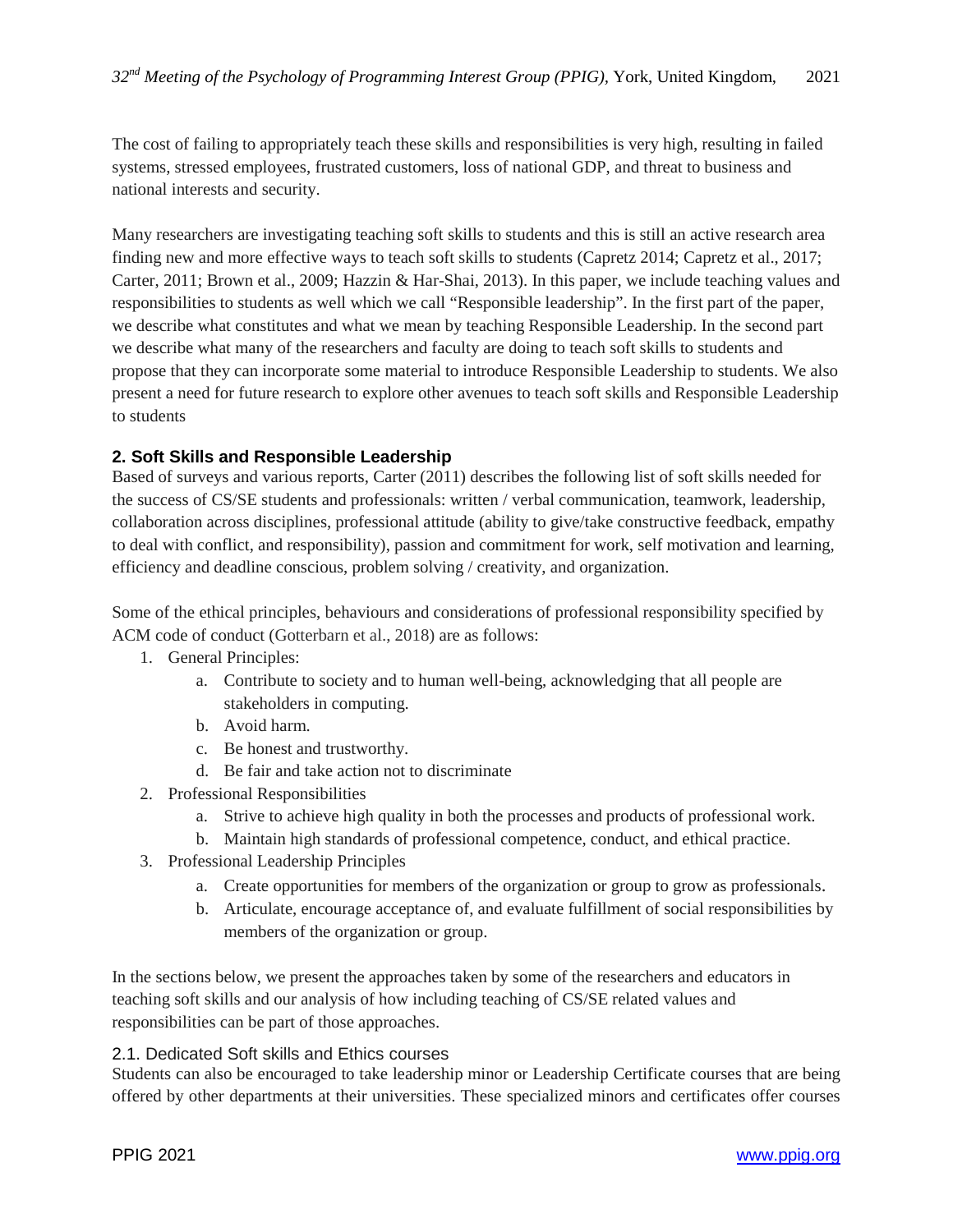such as self leadership, team leadership, and communication. These courses, however, lack the CS/SE technical aspects and context. Some computer science departments offer students ethics courses taught by the Philosophy department, but they may also lack adequate CS/SE technical context. One recommendation to enrich the general ethics course with technical context is to include discussing the case studies described in ACM code of conduct. Some engineering and CS programs are realizing the need to give a broader context to students by designing special courses within engineering colleges. For example, the Technion – Israel Institute of Technology offers a course on computer science and software engineering soft skills (Hazzin & Har-Shai, 2013).

#### 2.2. Other Computer Science Courses

It is useful to include even a few lecture hours to discuss the topic of soft skills in many of existing undergraduate courses (Capretz, 2014). It is also possible to help students develop soft skills in many of the other CS/SE courses by making them do a group project, give a project demo, make a presentation, and write a technical report. For example, Pausch (2008) describes a course where he asks students to do a group project, help them to become cohesive as a team, and then in the end students do a peer review of other students. It is also possible to discuss the broader context of ethics and human values in these courses. In some other CS/SE courses, students can be encouraged to write a research report or make a presentation for extra credit.

#### 2.3. Capstone or Service Learning Course

Another method of helping students develop soft skills is to explicitly incorporate things like writing, presenting, reflections, teamwork, and human values in a capstone or service learning course. In both kinds of courses students attempt to complete large projects, possibly for an outside client. These projects are generally completed in teams, may require communication with the client, and are usually structured to incorporate presentations or written reports. Brown et al. (2009) describes a capstone game design course where students work in multidisciplinary teams, interact with end users, and complete design and writing assignments. Huff et al. (2016) describe how one service learning approach, Engineering Projects in Community Service (EPICS) program at Purdue University, helped students develop professional skills related to leadership, project management, customer interactions, documentation, and oral presentations. We suggest possibly organizing some workshops before and during capstone and service learning projects to help students be aware of soft skills required for client and team interactions. There is also an opportunity to train and help students consider ethics and professional responsibilities during the work.

#### 2.4. Existing Professional Clubs at School

The extracurricular activities taken by students such as site visits, hackathons, competitions, involvement in various clubs and societies help students develop soft skills like teamwork, communication, and leadership skills. However, a large portion of the students seem to have very limited relevant exposure to these activities due to various social and personal reasons. Again, the university administration, faculty, and senior students can mentor and incentivize new students for participation in these clubs and also provide a context for teaching broader professional values and responsibilities.

In the sections above, we advocated for teaching soft skills, human and social values and responsibilities to CS/SE students and presented some approaches to do that in a University setting. In our experience, even short exposure to developing these soft skills and understanding values and responsibility is good for students. We, however, believe that teaching soft skills and values is so important to the success of students, of businesses and of nations, that educators and administrators should avail as many avenues as possible to